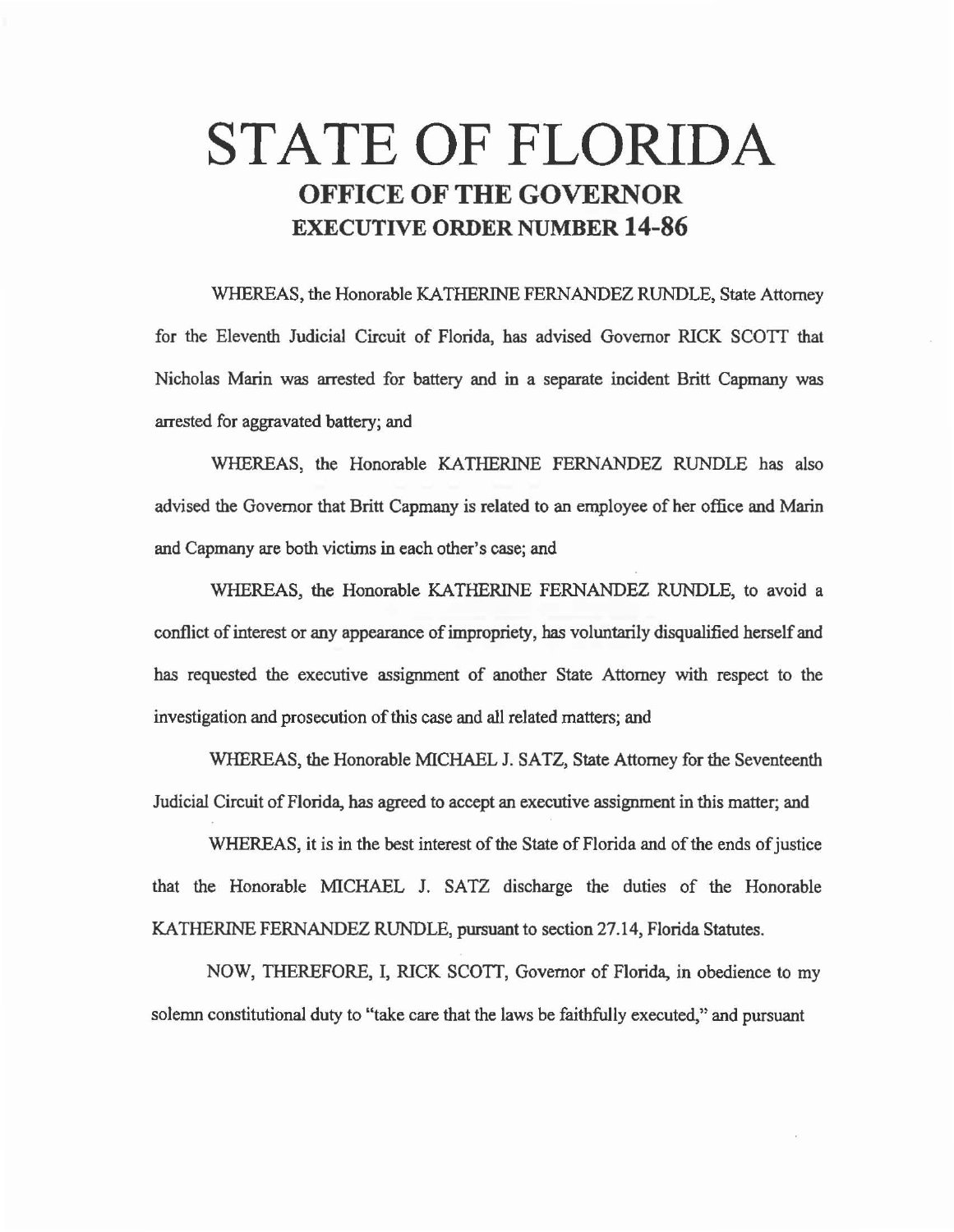to the Constitution and laws of the State of Florida, issue the following Executive Order, effective immediately:

#### Section 1.

The Honorable MICHAEL J. SATZ, State Attorney for the Seventeenth Judicial Circuit of Florida, referred to as the "Assigned State Attorney," is assigned to discharge the duties of the Honorable KATHERINE FERNANDEZ RUNDLE, State Attorney for the Eleventh Judicial Circuit of Florida, as they relate to the investigation, prosecution and all matters related to Nicholas Marin and Britt Capmany.

## Section 2.

The Assigned State Attorney or one or more Assistant State Attorneys and Investigators, who have been designated by the Assigned State Attorney, shall proceed immediately to the Eleventh Judicial Circuit of Florida, and are vested with the authority to perform the duties prescribed herein.

#### Section 3.

All residents of the Eleventh Judicial Circuit are requested, and all public officials are directed, to cooperate and render whatever assistance is necessary to the Assigned State Attorney, so that justice may be served.

## Section 4.

The period of this Executive Assignment shall be for one (1) year, to and including March 6, 2015.